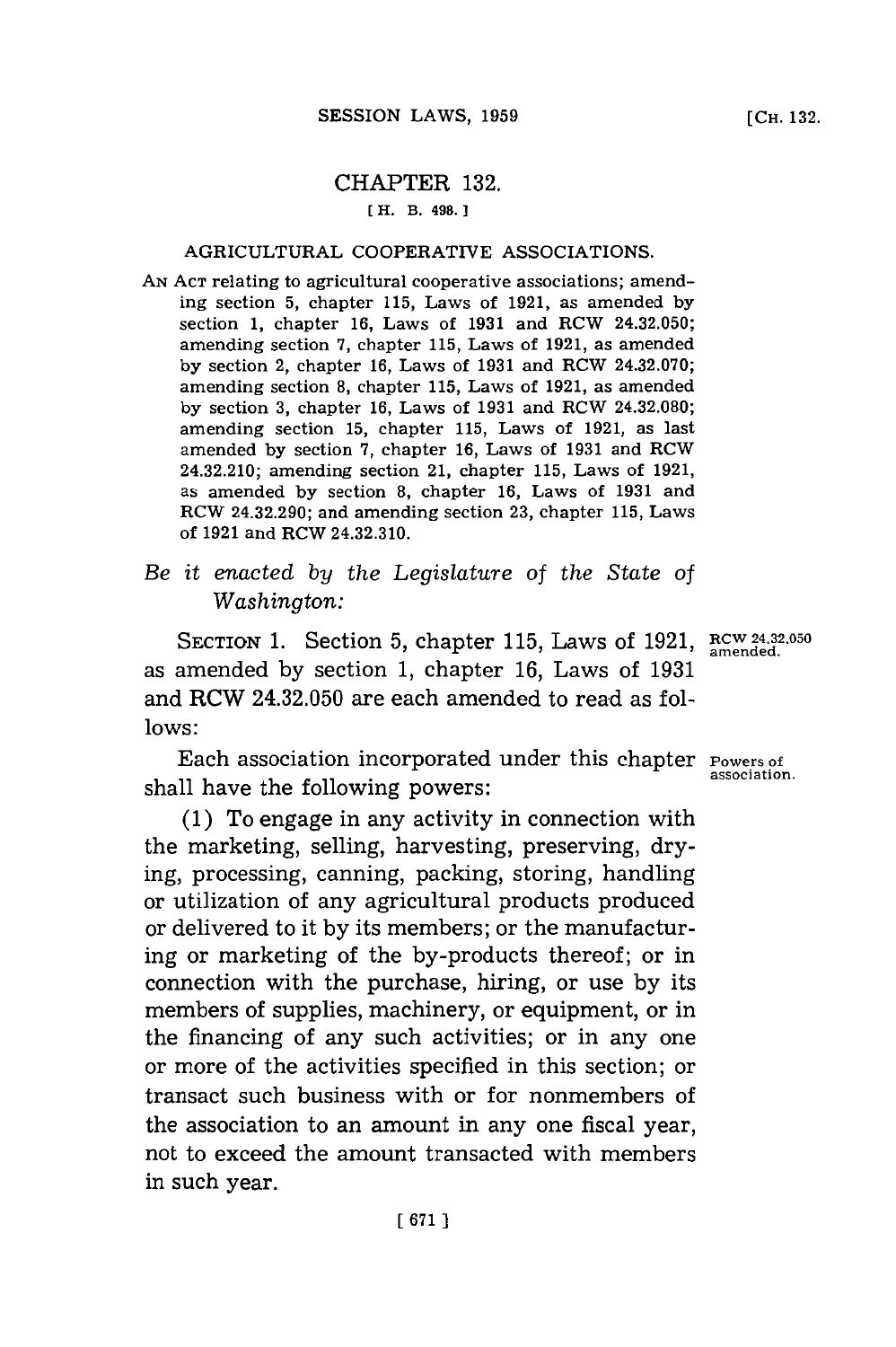**CH. 132.]**

**Powers of** (2) To borrow money and to make advances to association. members.

> **(3)** To act as the agent or representative of any member or members in any of the above mentioned activities.

> (4) To purchase or otherwise acquire, and to hold, own, and exercise all rights of ownership in, and to sell, transfer, or pledge shares of the capital stocks or bonds of any corporation or association engaged in any related activity or in the handling or marketing of any of the products handled **by** the association or corporate obligations eligible for the investment of trust funds **by** trust companies as provided **by** law.

> **(5)** To establish reserves and to invest the funds thereof in bonds or such other property as may be provided in the bylaws.

> **(6)** To buy, hold and exercise all privileges of ownership, over such real or personal property as may be necessary or convenient for the conducting and operation of any of the business of the association or incidental thereto.

> **(7)** To do each and everything necessary, suitable or proper **for** the accomplishment of any one of the purposes or the attainment of any one or more of the objects herein enumerated; or conducive to or expedient for the interest or benefit of the associations; and to contract accordingly; and in addition to exercise and possess all powers, rights and privileges necessary or incidental to the purposes for which the association is organized or to the activities in which it is engaged; and in addition any other rights, powers and privileges granted **by** the laws of this state to ordinary corporations, except such as are inconsistent with the express provisions of this chapter; and to do any such thing anywhere.

**(8)** To continue as a corporation for the time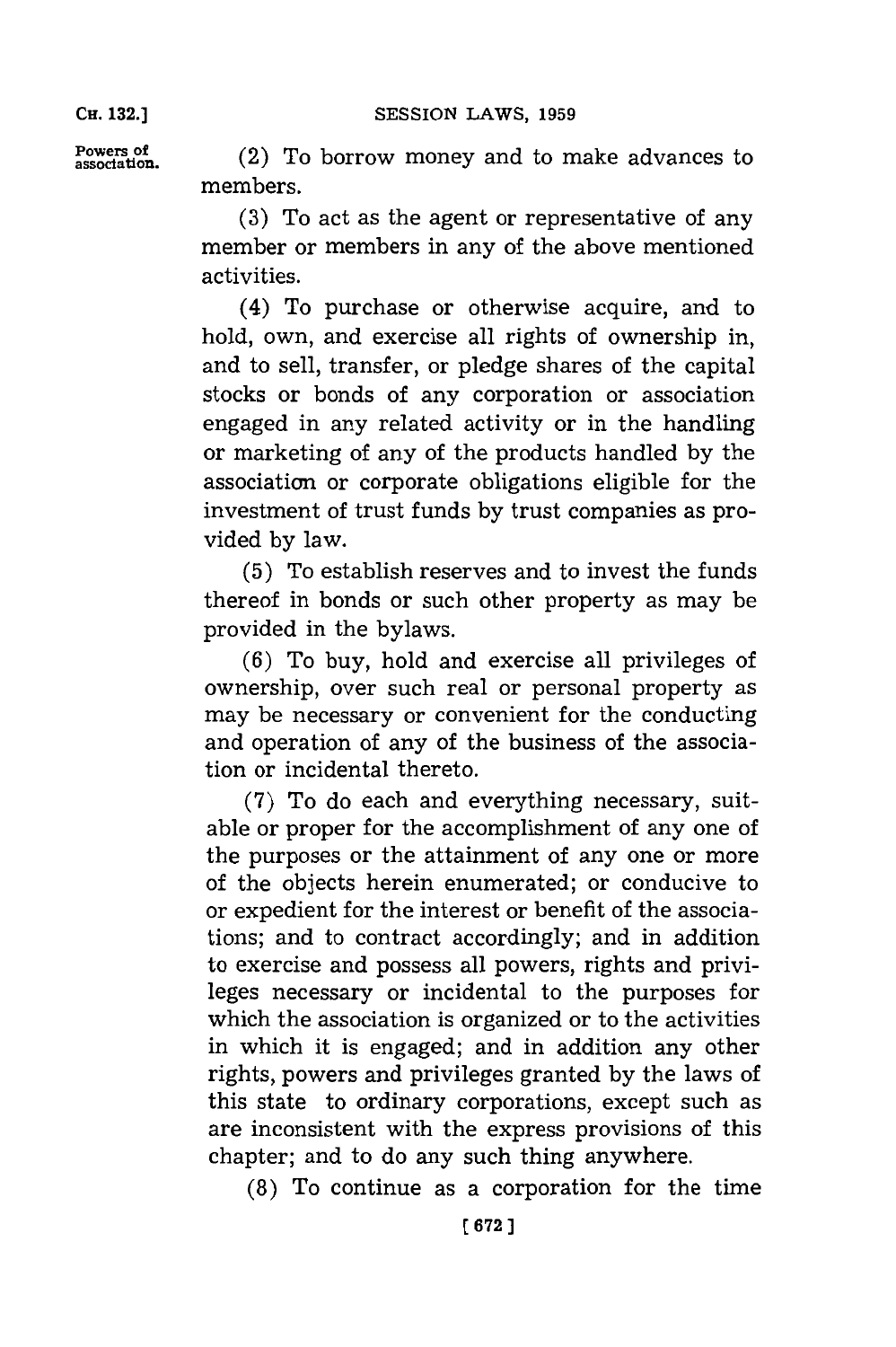limited in its articles of incorporation or if no such time limit is specified, then perpetually.

SEC. 2. Section 7, chapter 115, Laws of 1921, as RCW 24.32.070 amended **by** section 2, chapter **16,** Laws of **1931** and RCW 24.32.070 are each amended as follows:

Each association formed under this chapter must **Articles of** prepare and file articles of incorporation, setting forth:

**(1)** The name of the association.

(2) The purpose for which it is formed.

**(3)** The place where its principal business will be transacted.

(4) The term **for** which it is to exist, which may be perpetual.

**(5)** The number of directors thereof, which must not be less than five and may be any number in **ex**cess thereof, and the term of office of such directors, which term shall not exceed three years as may be provided **by** the bylaws of the association.

**(6)** If organized without capital stock, whether the property rights and interest of each member shall be equal or unequal; and if unequal, the articles shall set forth the general rule or rules applicable to all members **by** which the property rights and interests, respectively, of each member may and shall be determined and fixed; and the association shall have the power to admit new members who shall be entitled to share in the property of the association with the old members, in accordance with such general rule or rules. This provision of the articles of incorporation shall not be altered, amended, or repealed except **by** the written consent or the vote of two-thirds of the members voting upon such change after notice of the proposed change shall have been given to all members entitled to vote thereon, in the manner provided **by** the bylaws: *Provided,* That if the total vote upon the proposed change shall be less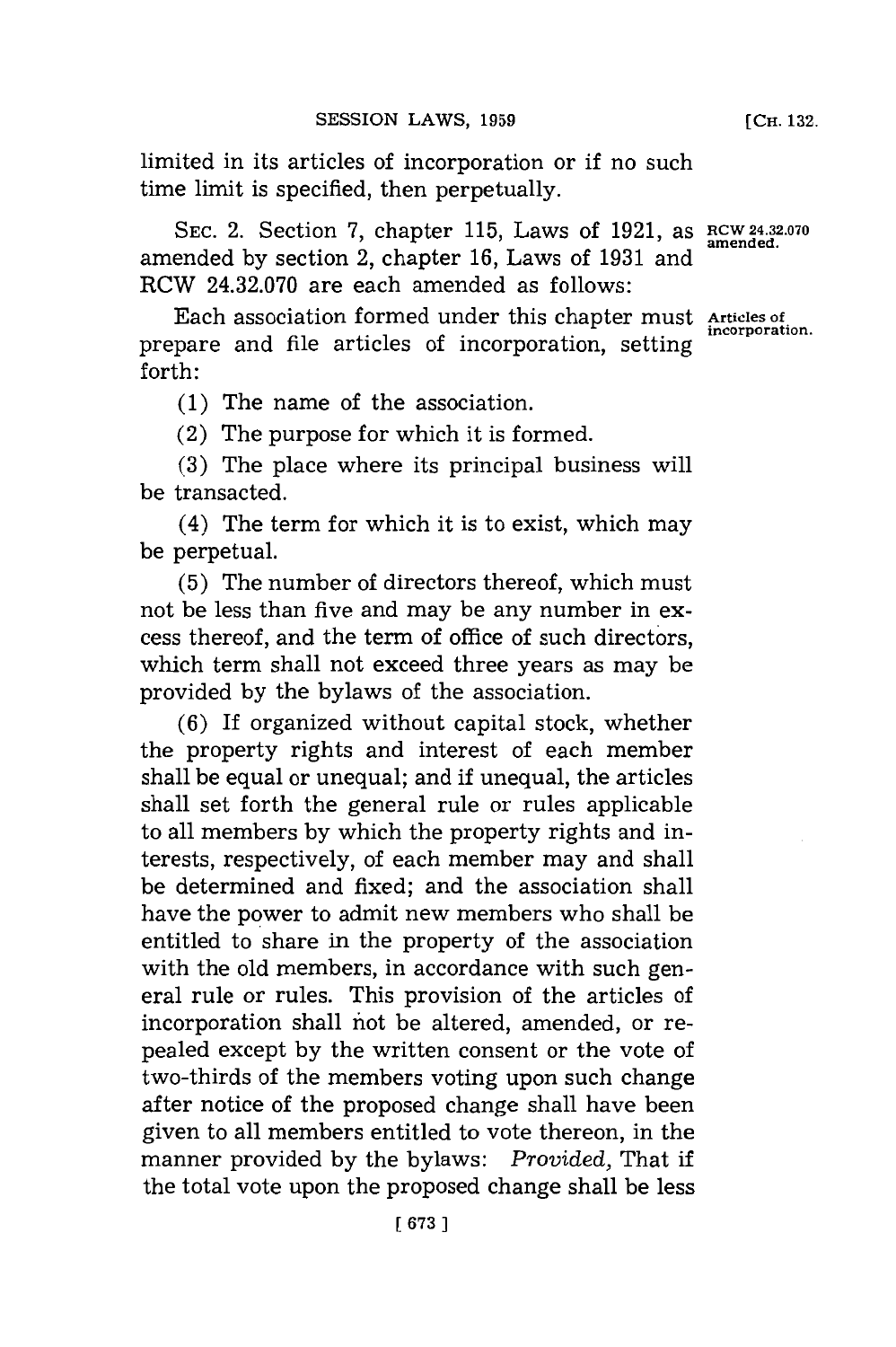**CH. 132.]**

than twenty-five percent of the total membership of the association, such change shall fail of adoption.

**(7)** If organized with capital stock, the amount of such stock and the number of shares into which it is divided. The capital stock may be divided into preferred and common stock which stock may be of a fixed par value or nonpar value. If so divided, the articles of incorporation must contain a statement of the number of shares of stock to which preference is granted and the number of shares of stock to which no preference is granted and the nature and extent of the preference and privileges granted to each.

**(8)** The articles must be subscribed **by** the incorporators and acknowledged **by** three or more of such incorporators before an officer authorized **by** the law of this state to take and certify acknowledgments of deeds and conveyances; and shall be filed in accordance with the provisions of the general corporation law of this state; and when so filed the said articles of incorporation, or certified copies thereof, shall be received in all the courts of this state and other places, as prima facie evidence of the facts contained therein and of the due incorporation of such association.

**RCW 24.32.080 SEC. 3.** Section **8,** chapter **115,** Laws of **1921,** as amended **by** section **3,** chapter **16,** Laws of **1931** and RCW 24.32.080 are each amended to read as follows:

**Amendment** The articles of incorporation may be altered or amended in any respect so as to include any provision authorized **by** this chapter or so as to extend the period of its duration for a further definite time or perpetually at any regular meeting or at any special meeting called for that purpose. An amendment must first be approved **by** a majority of the directors and then adopted **by** a vote of two-thirds of the members voting upon such amendment after notice of the proposed amendment shall have been given to all members entitled to vote thereon, in the manner

**amended.**

**of articles.**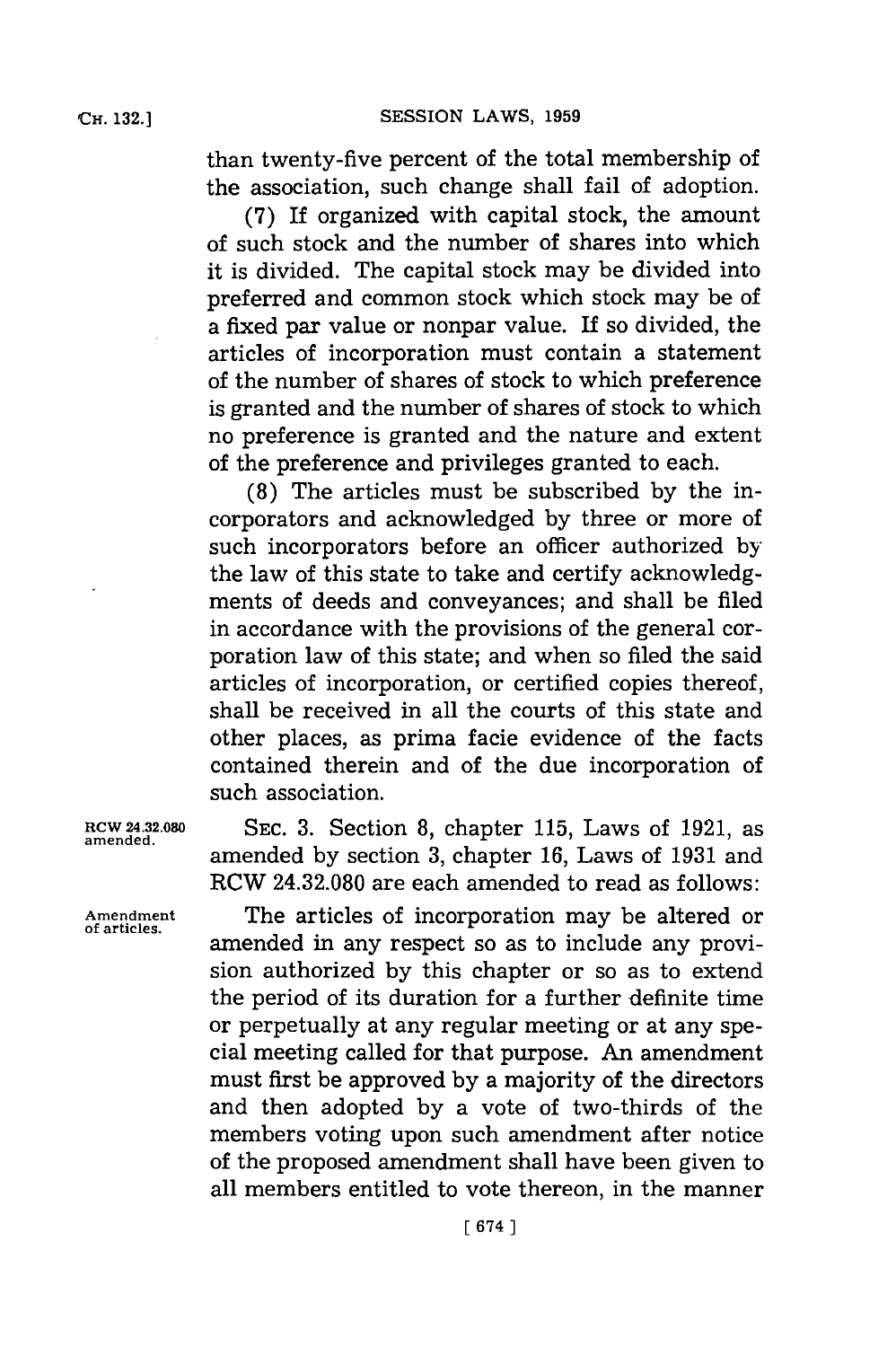provided **by** the bylaws: *Provided,* That **if** the total vote upon the proposed amendment shall be less than twenty-five percent of the total membership of the association, such amendment shall fail of adoption. Amendments to the articles of incorporation when so adopted shall be filed in accordance with the provisions of the general corporation law of this state.

**SEC.** 4. Section **15,** chapter **115,** Laws of **1921,** as **RCW 24.32.210** last amended **by** section **7,** chapter **16,** Laws of **1931** and RCW 24.32.210 are each amended to read as **follows:**

The association and its members may make and **Marketing contracts.** execute marketing contracts, requiring the members to sell, for any period of time, all or any specified part of their agricultural products or specified commodities exclusively to or through the association or any facilities to be created **by** the association. Any party to such a contract shall have the right to terminate it at the end of the tenth or any subsequent year after its effective date **by** giving the other parties to the contract notice of termination in the manner and at the time specified **by** the contract, but if such contract does not provide for such notice then. **by** giving the other parties not less than sixty days advance notice of such termination. The contract may provide that the association may sell or resell the products of its members, with or without taking title thereto; and pay over on a proportional basis or otherwise to its members the resale price, after deducting all necessary selling, overhead and other costs and expenses, including interest on preferred stock, not exceeding eight percent per annum, and reserves for retiring the stock, **if** any; and other proper reserves; and interest not exceeding eight percent per annum on common stock: *Provided,* That the form of such contract shall be approved **by** the director of agriculture, who may require that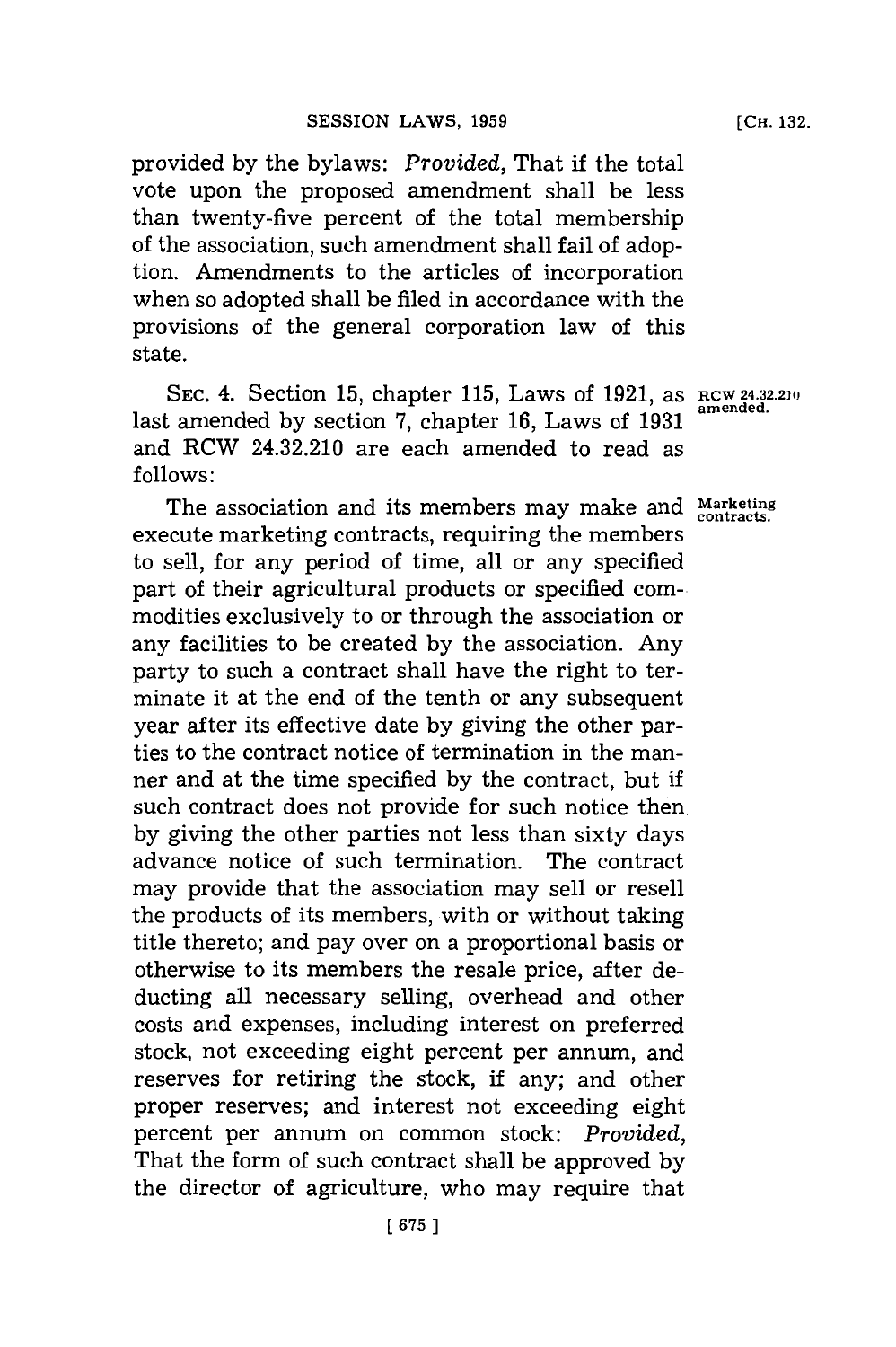**organized**

such contract set the maximum amount of any such reserves to be deducted from the sale price of the products of the members of such association: *Provided, further, That in contracts involving the mar*keting of an annual crop, the director of agriculture may require that said contract shall contain a date upon which settlement will be made between the association and each of its members for the crop or **Enforcement** product marketed **by** said association. The bylaws **provisions,** and the marketing contract may fix as liquidated damages specific sums to be paid **by** the member or stockholder to the association upon the breach **by** him of any provision of the marketing contract regarding the sale or delivery or withholding of products; and may further provide that the member will pay all costs, premiums for bonds, expenses and fees in case any action is legally maintained under the contract **by** the association; and any such provisions shall be valid and enforceable in the courts of this state. In the event of any such breach or threatened breach of such marketing contract **by** a member, the **Injunctive** association shall be entitled to an injunction to prevent the further breach of the contract, and to a decree of specific performance thereof. Pending the adjudication of such an action and upon filing a verified complaint showing the breach or threatened breach, and upon filing a sufficient bond, the association shall be entitled to a temporary restraining order and after notice and hearing, to a temporary injunction against the member.

**RCW 24.32.290 SEC. 5.** Section 21, chapter **115,** Laws of **1921,** as amended by section 8, chapter 16, Laws of 1931, and RCW 24.32.290 are each amended to read as follows: **Associations** Any corporation or association organized under **under** other statutes, may by a two-thirds majority vote previous can explore that the statutes. **statutes,** of its stockholders or members voting upon the question after notice of the proposed question shall have been given to all members entitled to vote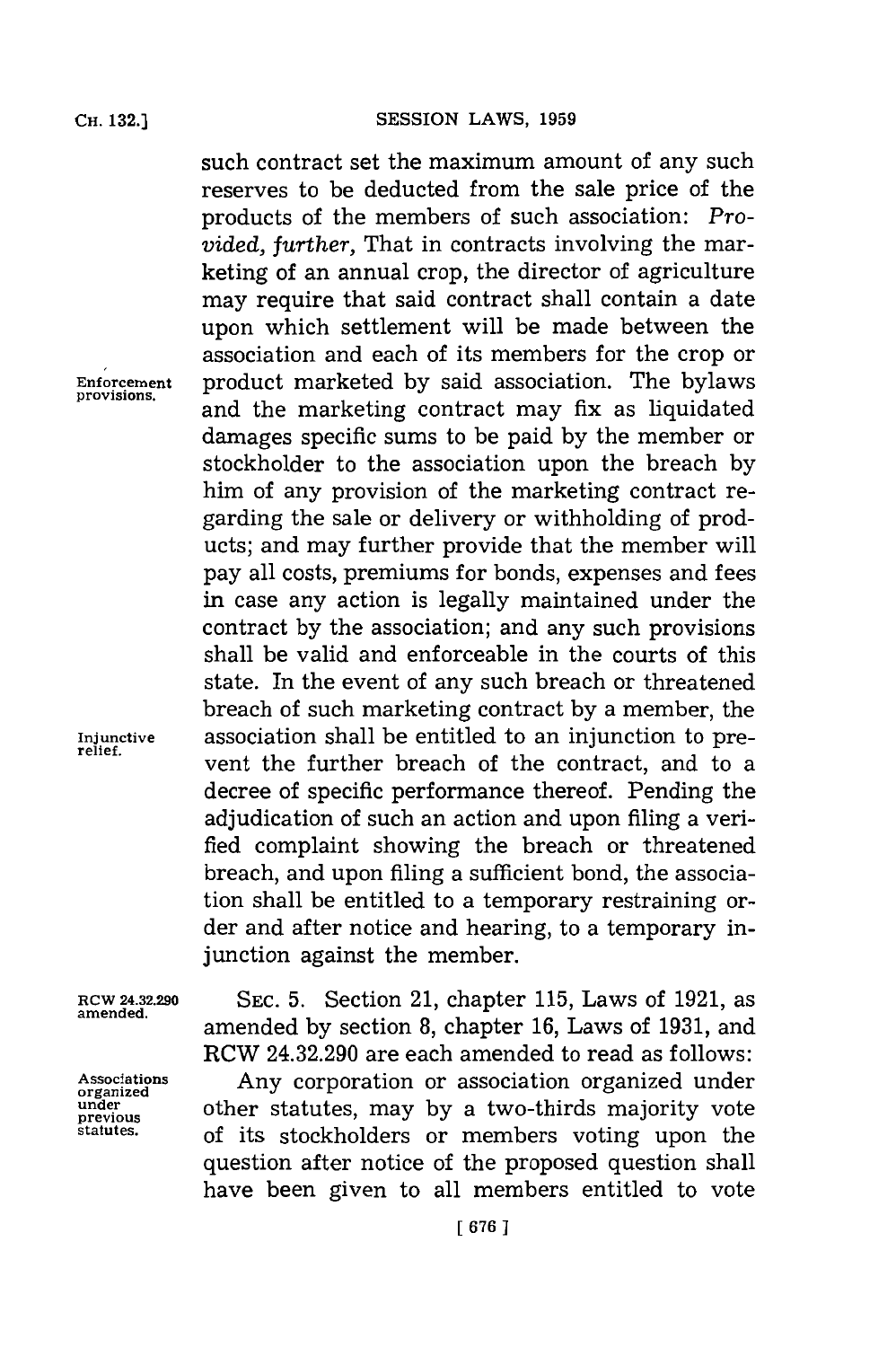thereon, in the manner provided **by** the bylaws of such corporation or association, be brought under the provisions of this chapter **by** limiting its membership and adopting the other restrictions as provided herein: *Provided,* That if the total vote upon the proposed question shall be less than twenty-five percent of the total membership of the association, such question shall fail of adoption. It shall make out in duplicate a statement signed and sworn to **by** a majority of its directors, to the effect that the corporation or association has, **by** a two-thirds majority vote of its stockholders or members voting on the question, decided to accept the benefits and be bound **by** the provisions of this chapter. Amendments to articles of incorporation shall be filed as required in RCW 24.32.040 and 24.32.070, except that they shall be signed **by** a majority of the members of the board of directors. The filing fee shall be the same as for filing an amendment to articles of incorporation: *Provided,* That any such corporation or association organized prior to the approval of this chapter shall be admitted to the benefits hereof, subject to all of the requirements of this chapter except that the marketing contract between such association and its members need not be approved **by** the director of agriculture.

SEC. 6. Section 23, chapter 115, Laws of 1921 RCW 24.32.310 amended. and RCW 24.32.310 are each amended to read as **follows:**

The provisions of the general corporation laws of this state, and all powers and rights thereunder, **poration laws applicable.** shall apply to the associations organized hereunder, except where such provisions are in conflict with or inconsistent with the express provisions of this chapter. However, **(1)** the voting provisions of RCW 24.32.080 shall apply with respect to the increase or decrease of shares, the sale, lease or exchange of all or substantially all assets and the

**General incor-**